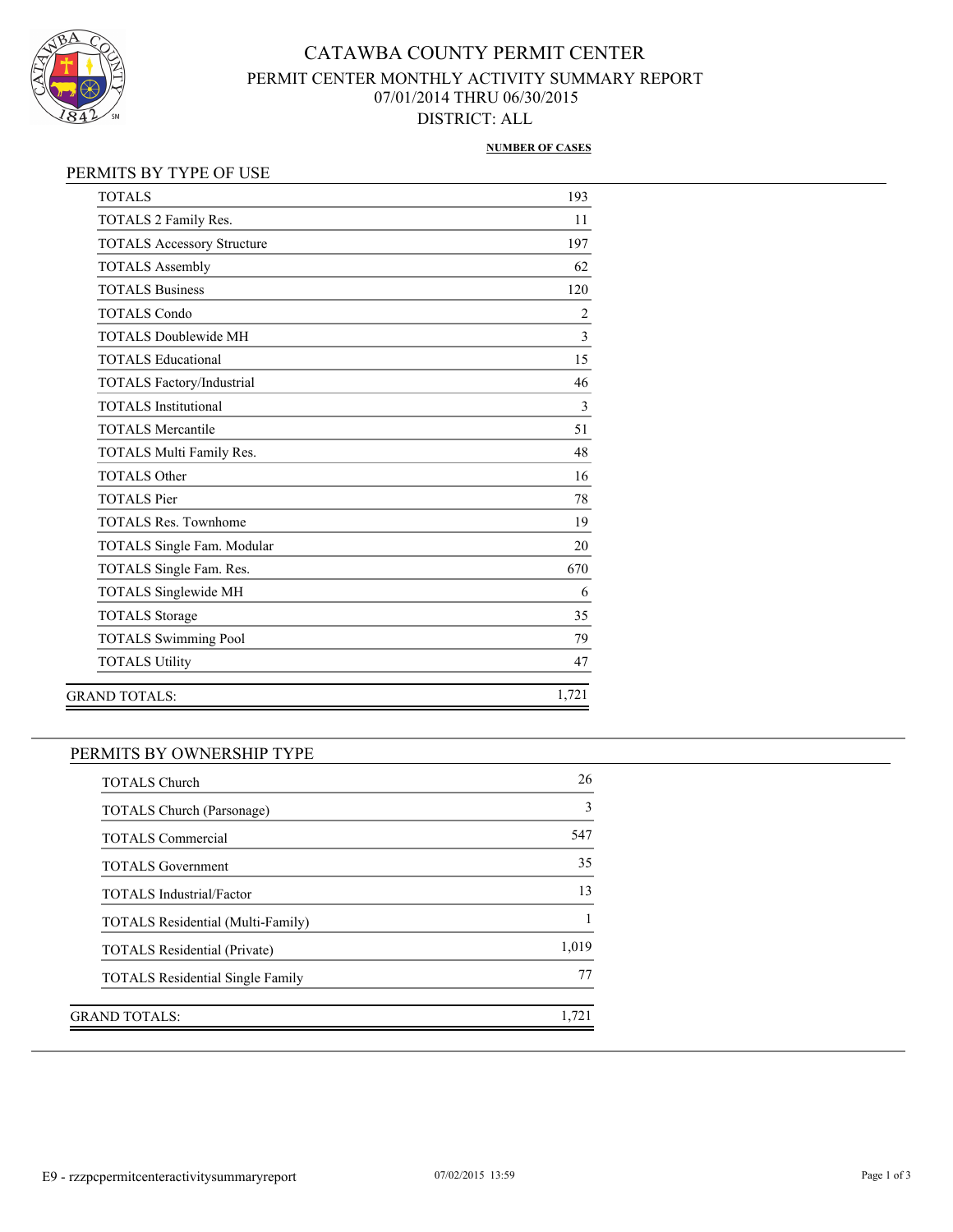

# CATAWBA COUNTY PERMIT CENTER PERMIT CENTER MONTHLY ACTIVITY SUMMARY REPORT 07/01/2014 THRU 06/30/2015 DISTRICT: ALL

#### **NUMBER OF CASES**

| PERMIT ISSUED                                              |               |  |
|------------------------------------------------------------|---------------|--|
| <b>TOTAL Building ISSUED</b>                               | 1,505         |  |
| <b>TOTAL Electrical ISSUED</b>                             | 3,003         |  |
| <b>TOTAL Mechanical ISSUED</b>                             | 2,293         |  |
| TOTAL Mobile Home ISSUED                                   | 58            |  |
| <b>TOTAL Plumbing ISSUED</b>                               | 945           |  |
| TOTAL Sign ISSUED                                          | 193           |  |
| TOTAL TPI ISSUED                                           |               |  |
| TOTAL PERMITS ISSUED:                                      | 7,998         |  |
| Number of Violation cases entered for Building Inspections | 3             |  |
| <b>CAPITAL FEES BY FEE TYPE</b>                            |               |  |
| TOTAL 1" Water Connection/Tap Fee                          | 3             |  |
| TOTAL 3/4" Water Connection/Tap Fee                        | 27            |  |
| TOTAL Sewer Connection - Residential/Tap Fee               | 1             |  |
| <b>GRAND TOTAL</b>                                         | 31            |  |
|                                                            |               |  |
| PLAN REVIEW TOTALS SUMMARY                                 |               |  |
| <b>TOTALS Standard Plan Review</b>                         | 628           |  |
| <b>GRAND TOTALS:</b>                                       | 628           |  |
|                                                            |               |  |
| PERMITS PLANNING & ZONING                                  |               |  |
| TOTALS Zoning Authorization (NR)                           | 63            |  |
| TOTALS Zoning Authorization (R)                            | 537           |  |
| <b>GRAND TOTALS:</b>                                       | 600           |  |
|                                                            |               |  |
| FIRE MARSHAL'S OFFICE                                      |               |  |
| <b>TOTALS Fire Construction</b>                            | 35            |  |
| <b>GRAND TOTALS:</b>                                       | 35            |  |
| Maximum Occupany Certificates Issued                       |               |  |
| PERMITS BY WORK CLASS FOR ENVIRONMENTAL HEALTH             |               |  |
| <b>TOTALS Abandonment</b>                                  | 39            |  |
| <b>TOTALS Building Permit Related</b>                      | $\mathfrak s$ |  |
| <b>TOTALS Client Request</b>                               | 10            |  |
| <b>TOTALS Expansion</b>                                    | 78            |  |